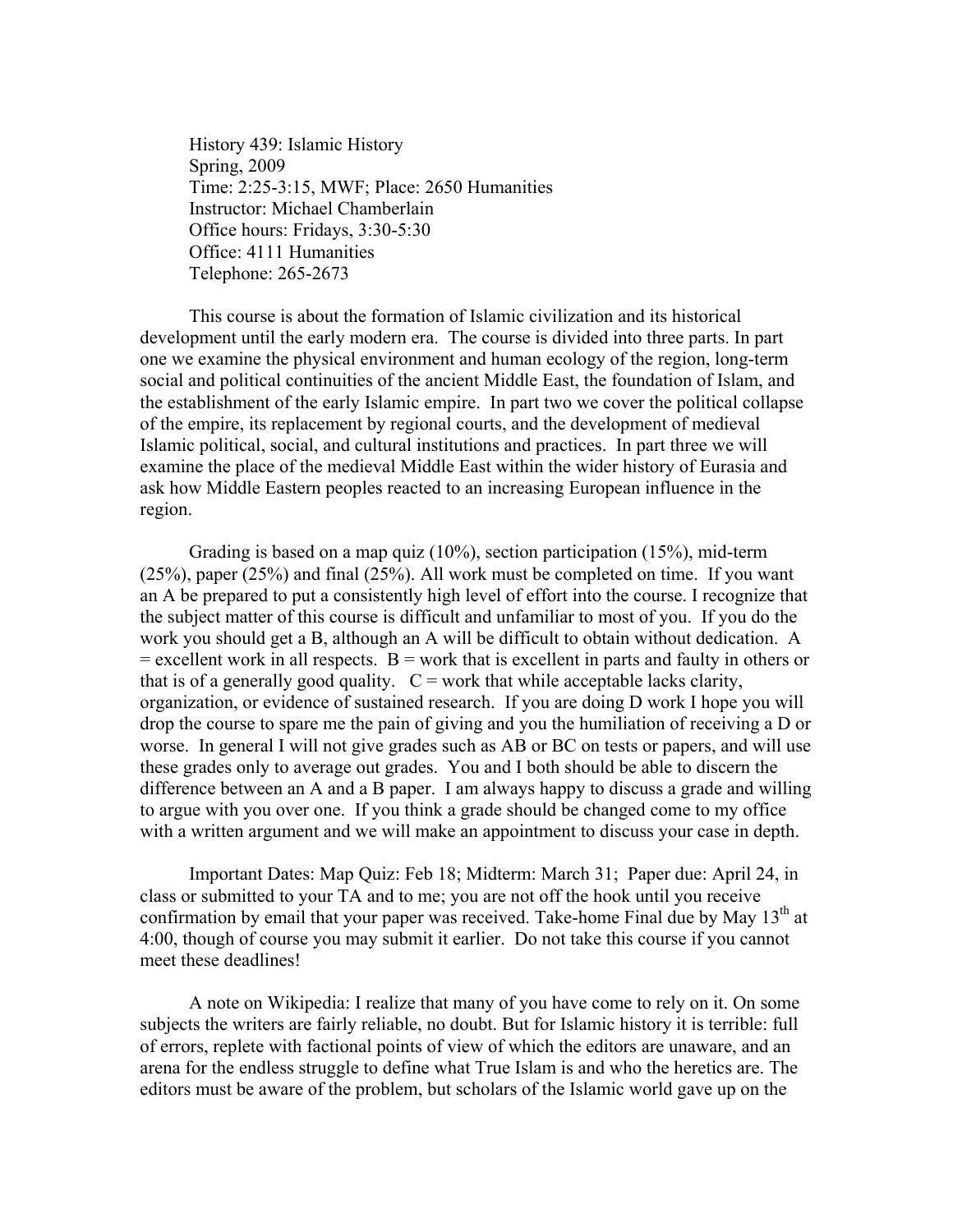site so long ago that no one who knows anything would ever write for them. In recent years, most students who failed their midterms admitted to relying on Wikipedia for definitions. Plagiarism cases have often – and easily - been detected through their reliance on it, easily detected these days. To conclude with a warning: it is easy to discern when students have relied on Wikipedia for an exam or a paper, at which point all confidence in them is lost.

### Textbooks:

Required (and available at the University Book Store):

Ahmed Ali, Al-Qur'ân: a Contemporary Translation (Princeton, 1984). Berkey, Jonnathan, The Formation of Islam: Religion and Society in the Near East, 600- 1800 (Cambridge, 2002). Cook, Michael, The Qur'an (a Very Short Introduction) (Oxford, 2000). Lapidus, I., A History of Islamic Societies, 2<sup>nd</sup> ed (Cambridge, UK, 2002).

 Please note that other required readings, maps, various charts and outlines, most of the sources for the paper topics, and other materials are available on the course learn $@u$ w page.

 Suggested paper topics with readings can be found below. If you wish to develop a topic on your own please consult with me early and often. The first thing to do is to define a topic and turn it into a question, then set out a plan for addressing it. Once you've done so come up with a list of sources and make an appointment to talk to me about the project. I do not want to discourage any of you from developing your own topics but there are many interesting questions for which there are neither primary sources nor secondary scholarship. So please consult with me and keep me up to date regularly on your project.

#### Course Outline and Reading List:

Jan. 21: Introduction to the course: content, expectations, introduction to your TA's, and a chance to swap sections and take care of registration problems after the preliminaries are done/

I. Human Geography and the Rise of Empires in the Ancient Middle East.

Jan 23: Physical and human geography of the Middle East .

Jan 26: Physical and human geography, continued

Jan 28: Empires and imperial cultures from Sumeria to Late Antiquity.

Jan 30: The Middle East and Arabia in Late Antiquity.

Reading (full references are in the resources section below).

Lapidus, I. M., A History of Islamic Societies, pp. 3-10. Berkey, J., The Formation of Islam, pp. 3-52.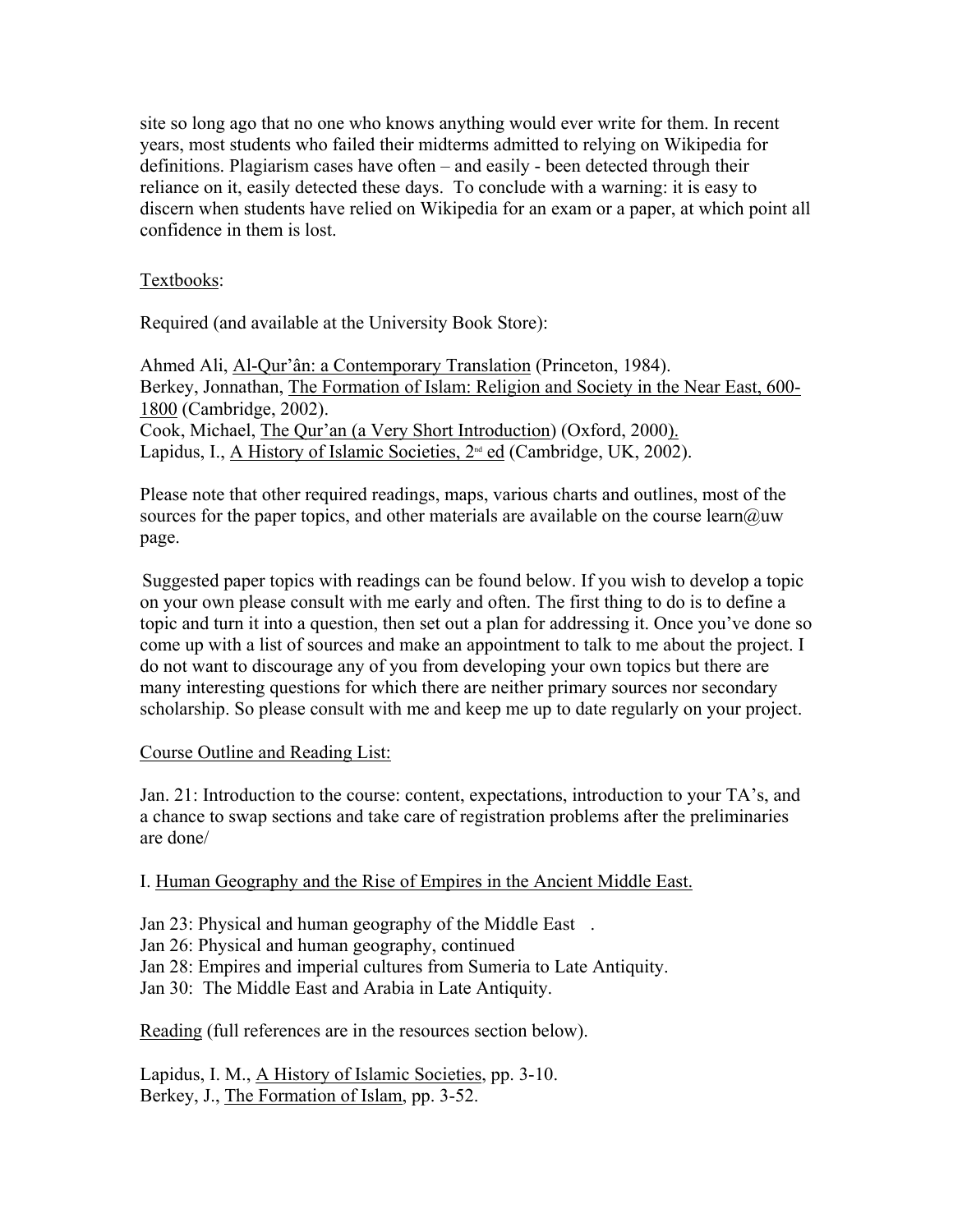To get us going in section, herewith the reading for next week. Come prepared to discuss 1: the way of life and the ethical world of the pre-Islamic Arabs as seen in poetry and ancient accounts of Arabia; and 2: Ibn Khaldun on pastoral nomads and state formation. The readings are the first four in the Readings section in learn@uw: Examples of pre-Islamic poetry

Ibn Khaldun: al-Muqaddima, two selections Ancient accounts of Arabia

## Recommended:

"al-Arab," art., Encyclopaedia of Islam, 2nd. Ed. Bagnall, Roger S., Egypt in Late Antiquity. Brown, P., The World of Late Antiquity, pp, 11-21; 96-112; 160-171. Fowden, Garth, Empire to Commonwealth: Consequences of Monotheism in Late Antiquity,12-36, 138-75. Hodgson, M.G.S., The Venture of Islam, vol 1, introduction (learn@uw) McNeill, W. M., The Rise of the West, pp. 64-84; 110-144. Shahid, I., "Pre-Islamic Arabia," in The Cambridge History of Islam, vol. I. Shahid, I., Rome and the Arabs. Sherratt, A., articles on early agriculture and early history on learn $(\partial_i u_w)$ , Hoyland, R.G., Arabia and the Arabs from the Bronze age to the Coming of Islam,

## II. The Early Islamic State and the Formation of Islam

Feb 2: The "source-criticism" debate and the sources for early Islamic history; the career of the Prophet I: prophecy and community in a "tribal" society.

Feb 4: The career of the Prophet II: The formation of the early Islamic state

Feb 6: The formation of the Caliphate and the Ridda Wars

Feb 9: The Arab Conquests

Feb 11: The consolidation of the Caliphate under `Umar and the early conquest state; relations with conquered peoples

Feb 13: Continuing consolidation of caliphal authority under `Uthman; conflicts among the Arabs

Feb 16: The murder of `Uthman and the first fitna; conflict between `Ali and Mu`awiya and their followers

Feb 18: Map quiz; The first fitna as the foundation myth of Islamic sectarianism; critique of the standard account of the "Sunni-Shi`ite split".

Feb 20-23: Mu`awiya and the early Umayyad (or Sufyanid) Caliphate; relations between Damascus and the turbulent garrisons of Iraq.

Feb 25: The Second Fitna, the reestablishment of Umayyad (now "Marwanid") authority under `Abd al-Malik; centralization and systemization of a courtly but not yet fully imperial caliphal state.

Feb 27: Review, housekeeping, or a slight chance that I'll be out of town for the day...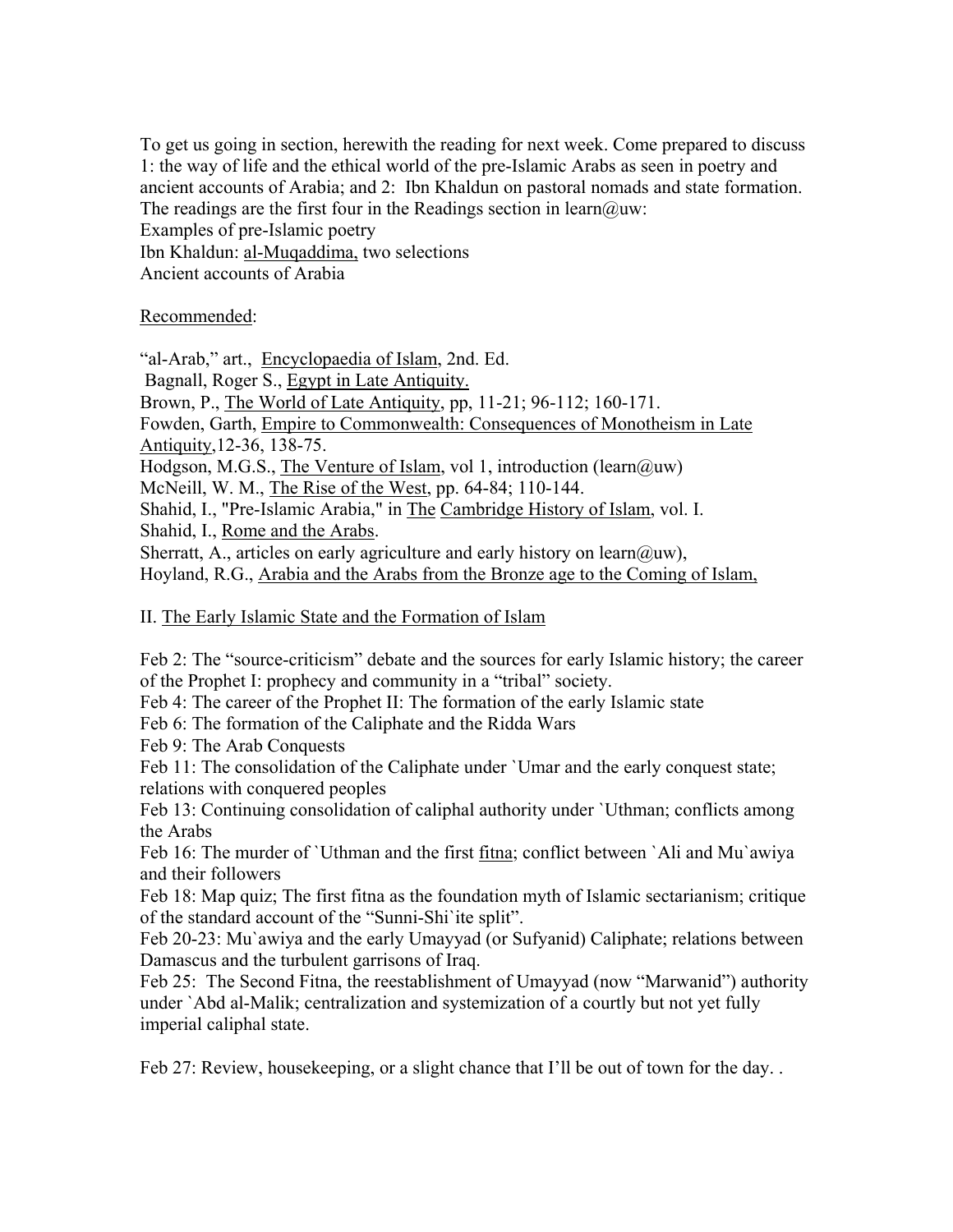Readings (in rough order):

Ibn Ishaq, Biography of the Prophet, selections (learn $(\partial_i u w)$ ) Berkey, J., The Formation of Islam, pp. 57-75. Cook, Michael, The Qur'an (a Very Short Introduction). Lapidus, I., A History of Islamic Societies, pp. 11-53. Donner, F., The Early Islamic Conquests, pp. 12-90. (learn@uw). Tabari, selections from the conquest of Jerusalem to Ziyad ibn Abihi (learn@uw)

# Highly Recommended:

# Recommended readings on the Prophet and the Qur'an:

Bell. R., Introduction to the Quran. Crone, P., Meccan Trade and the Rise of Islam (learn@uw). Gabrieli, F., Muhammad and the Conquests of Islam, pp. 103-104, 143, 184. Gibb, H. A. R., Arab Conquest of Central Asia. Grabar, O., The Formation of Islamic Art. (learn $@u$ w) Hawting, G.R., The iIdeal of Idolatry and the Formation of Islam: from Polemic to History (Cambridge, 1999). Hawting, G.R., Approaches to the Qur'an (London, 1993). Hodgson, M. G. S., The Venture of Islam, I, pp. 145-186 (learn@uw). Ibn Hisham, The Life of Muhammad. Izutsu, T., Ethico-Religious Concepts in the Quran. Madelung, W., The Succession to Muhammad: A Study of the Early Caliphate. Morony, M., Iraq after the Muslim Conquest (learn $(\partial_i)$ uw). Pederson, E. L., `Ali and Mu'awiya in Early Arabic Tradition. Rodinson, M., Muhammad. Watt, W. M., Muhammad at Mecca (learn $(\partial_u w)$ . Watt, W. M., Muhammad at Medina (learn@uw). Watt, W. M., Muhammad: Prophet and Statesman.

Recommended readings on the Umayyad Caliphate:

"Umayyads, selections," (learn@uw).

Dennet, D. B., Conversion and the Poll-Tax in Early Islam.

Hawting, R., The First Dynasty of Islam, pp. 21-71.

Juynboll, G. H. A., Studies on the First Century of Islamic Society

Sharon, M., Black Banners from the East

Shoufany, E., al-Riddah and the Muslim Conquest of Arabia.

Veccia Vaglieri, L., "The Patriarchal and Umayyad Caliphates," in The Cambridge History of Islam, vol. 1, pp. 57-103.

Wellhausen, J., The Arab Kingdom and Its Fall.

Wellhausen, J., The Religio-Political Factions in Early Islam .

III. From Conquest State to Islamic Empire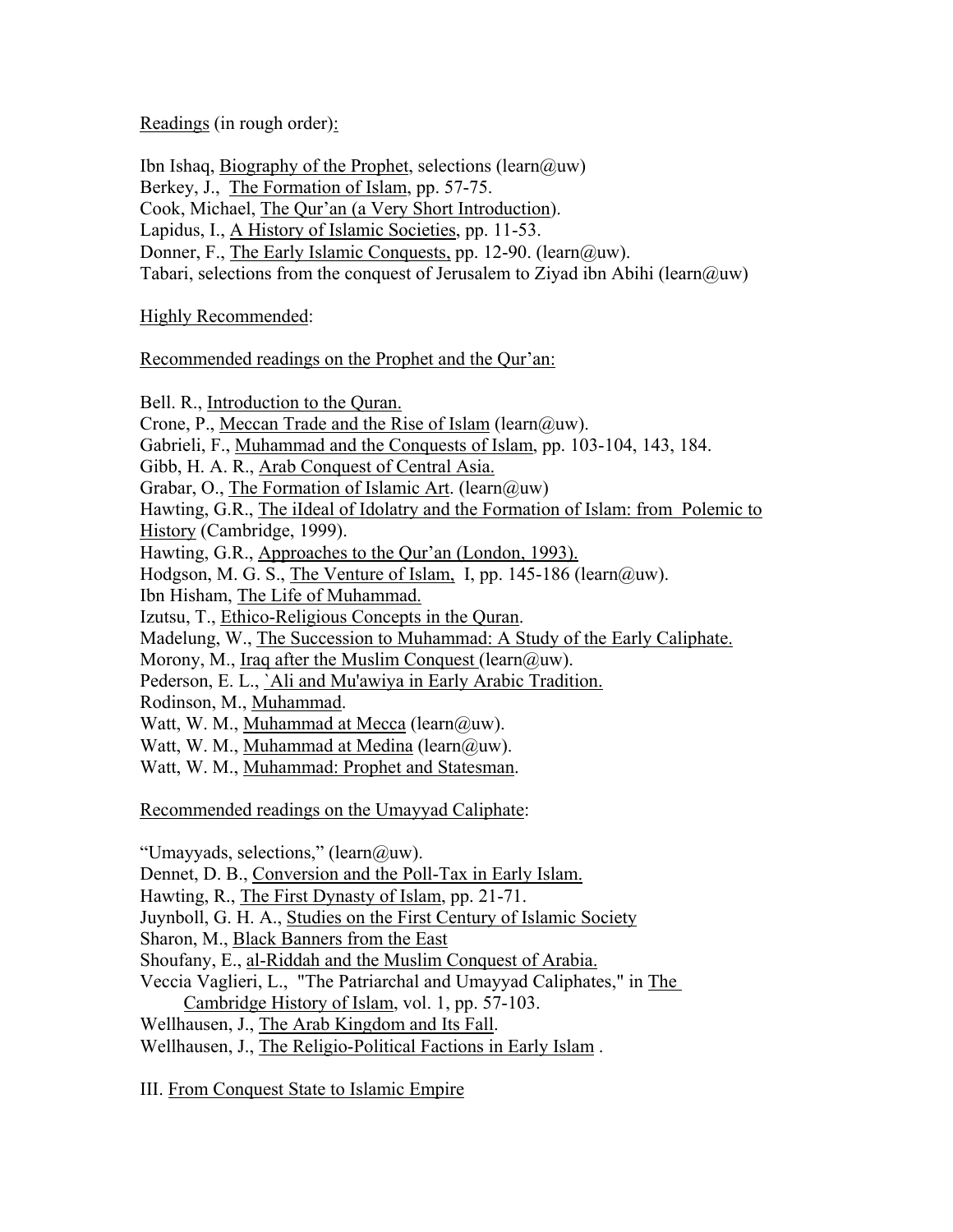Mar 2: Tensions between Arabs and non-Arab Muslims, between elites and the `Arabs of the garrisons, and anti-Umayyad movements in the 720's—740's

Mar 4: The `Abbasid revolt or da`wa

Mar 6: The `Abbasid Caliphate, 750-820.

Mar 9: Imperial culture and court life, architecture, the impact of Hellenistic learning, adab

Mar 11: Shi'ism through the 'Abbasid Caliphate'

Mar 13: no class

Mar 14-22: Spring Break.

Mar 23: The formation of Islamic Law

Mar 25: Cult, ritual, and basic doctrines of Islam

Mar 27: Midterm

March 30: Collapse of the `Abbasid Empire and the formation of successor states

Reading (in rough order):

Lapidus, I., A History of Islamic Societies, pp. 54-125. Berkey, J., The Formation of Islam, pp. 76-158. Translations of `Abbasid-period sources on learn@uw.

Recommended:

`Abbasids:

Bowen, H., The Life and Times of `Ali Ibn Isa.

Crone, P., Slaves on Horseback (learn@uw).

Donner, F., Narratives of Islamic Origins (learn $@uw$ )

Kennedy, H., The Early `Abbasid Caliphate: a Political History.

Lapidus, I. M., "The Evolution of Muslim Urban Society."

Lassner, J., The Shaping of `Abbasid Rule.

Lassner, J., The Topography of Baghdad in the Early Middle Ages.

Melchert, C., The Formation of the Sunni Schools of Law, 9<sup>th</sup> and 10<sup>th</sup> Centuries

Schacht, J., The Origins of Muhammadan Jurisprudence.

Zaman, M.Q., Religion and Politics under the Early `Abbasids: the Emergence of the Proto-Sunni Elite

IV. Successor States: Collapse of Empire and the Transformation of Ancient Society Apr 1, 3 6, 8, 10 13, 15, 17 20, 22, 24 27, 29

Apr 1: Successor states and regional courts, 945-1092, the Fatimid Dynasty, and the "Early Middle Period"

Apr 3: Commerce and trade through the Middle Period

Readings: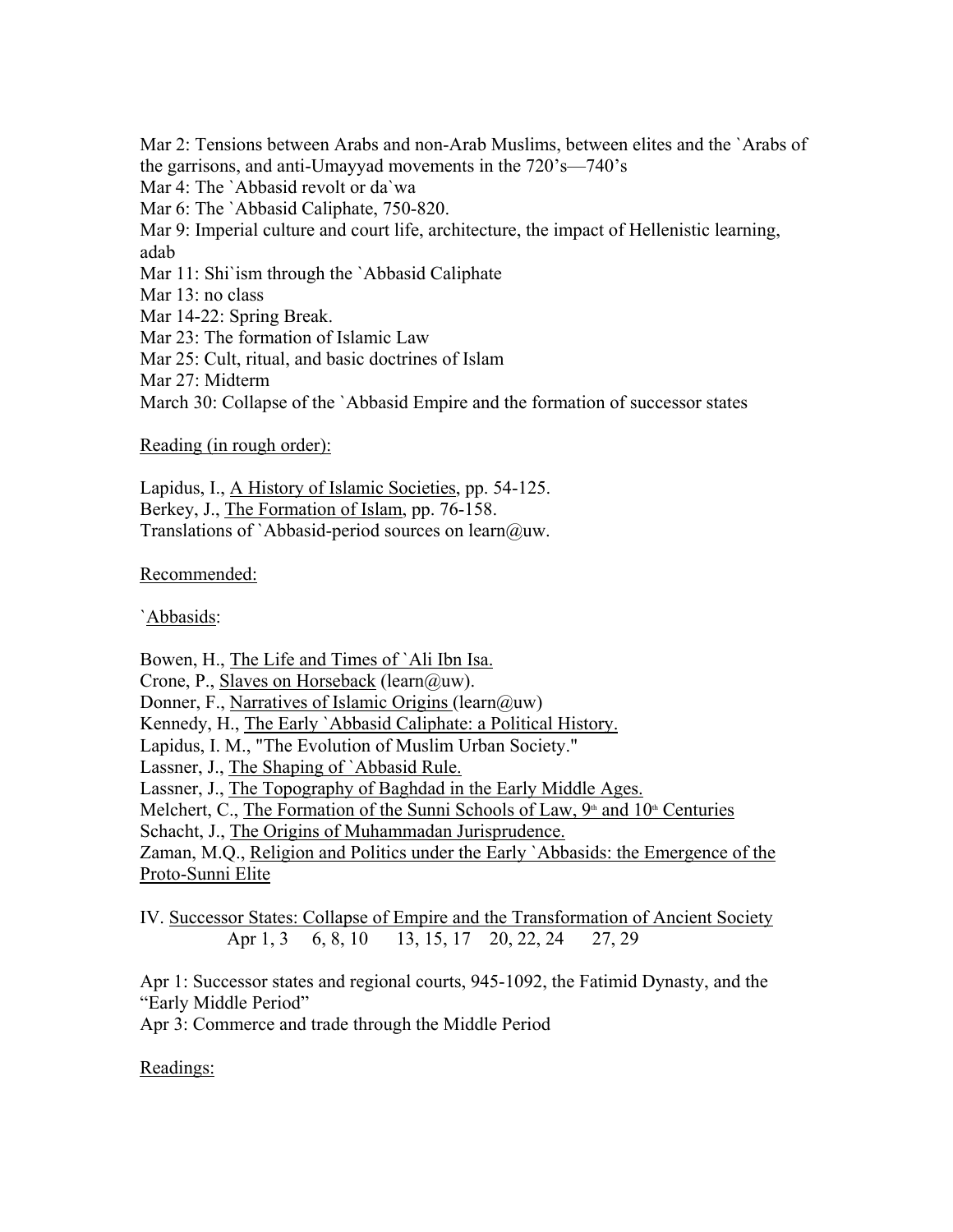Lapidus, I., A History of Islamic Societies, 181-191.

Mottahedeh, R., Loyalty and Leadership in an Early Islamic Society (learn@uw - it's a short book)

Chamberlain, M., "Military Patronage States and the Political Economy of the Frontier, 1000-1250" (learn@uw)

Highly recommended: Saunders, P., "The Fatimid State, 969-1171" (learn@uw)

Recommended:

Bosworth, C. E., Sistan under the Arabs: from the Arab Conquest to the Rise of the Saffarids.

Bosworth, C. E., The Ghaznavids.

Bulliet, R., The Patricians of Nishapur (learn $(\partial u)$ uw)

Daftary, The Isma`ilis: Their History and Doctrines.

V. The Middle Period. (on each of these topics there is an abundance of material on learn@uw; take a look around or ask for suggestions)

Apr 6: No class, go to section prepared to discuss Motttahadeh.

Apr 8: The Saljuqs (Saljuks, Seljuks) and the movements of Turkic peoples

Apr 10: The ephemerality of the "Saljuq Empire" and the staying power of its institutions: "the military patronage state"

Apr 13: The `ulama and the social order, education and law

Apr 15: Sufism and sufis from the `Abbasids through the Middle Period

Apr 17: Crusades and counter-crusades

Apr 20: Salah al-Din ibn Ayyub (Saladin) and the Ayyubid dynasty; comparative medieval political-economy

Apr 22: The Mongol invasions and the integration of Eurasia

Apr 24: The Mamluk Sultanate

Apr 27: Political theory: what is a state for, who should run it?

Apr 29: al-Andalus and the Maghrib

May 1: Cities and urban life

May 4: The rise of the "Gunpowder Empires" and the evanescence of pastoralist military power.

May 6: The impact of Europe, 1450-1516

May 8: Review, preparation for the final

Reading: (Note that the reading is light in this part of the course. The reason is not to give you a chance to relax but to devote your energies to your papers. Attendance at lecture will be essential to success on the final).

Lapidus, I., A History of Islamic Societies, 126-161, 241-267; 344-358. Berkey, J., The Formation of Islam, pp. 159-269. Chamberlain, M., "The Crusader Era and the Ayyubid Dynasty" (learn@uw). For section: Usamah Ibn Munqidh, An Arab-Syrian Gentleman and Warrior in the Period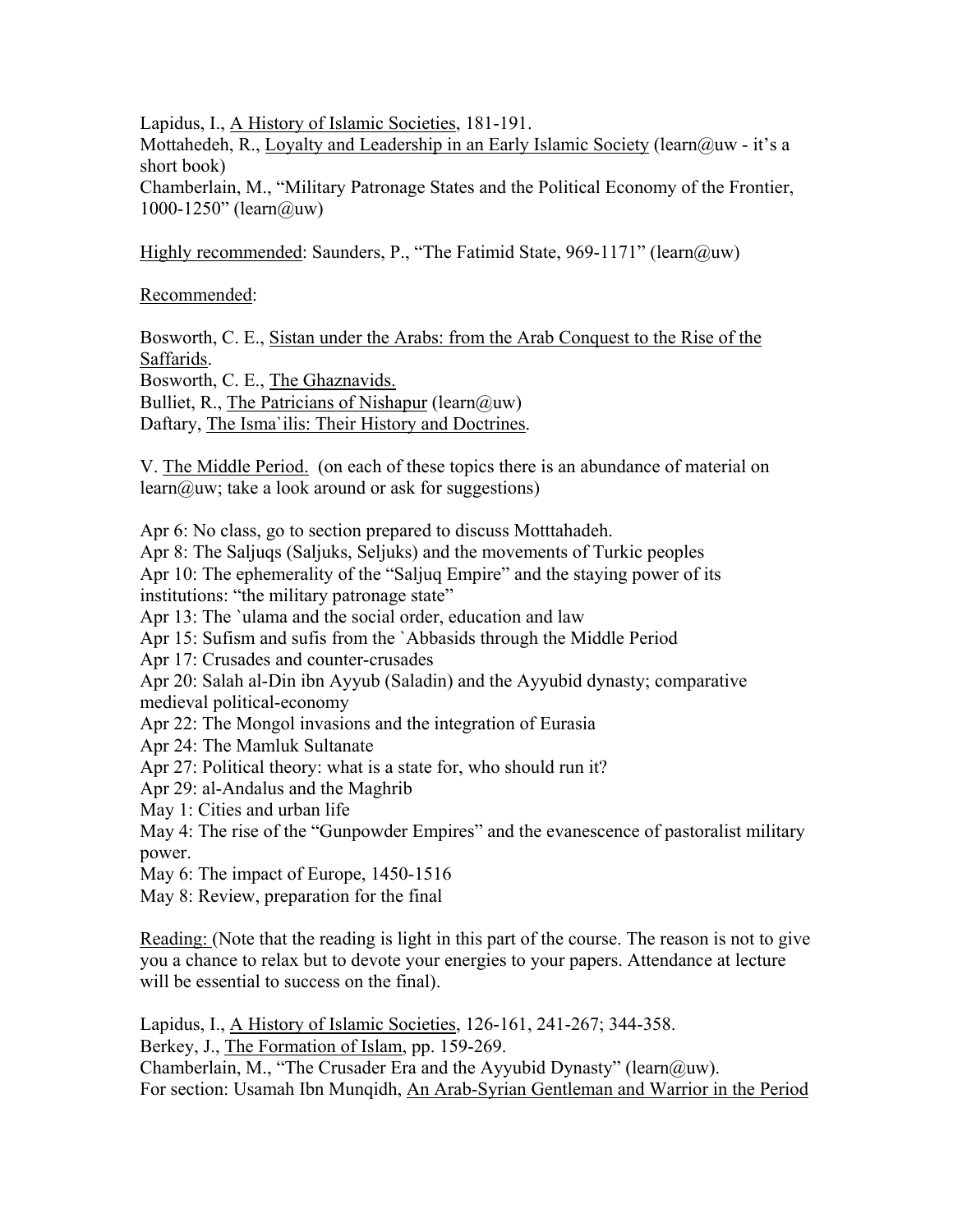of the Crusades (learn $(\partial_{\mu}uw)$ 

Highly recommended:

Recommended:

Abu Lughod, J., Cairo: 1000 Years of the City Victorious. Bagley, F. R. C., al-Ghazali's Book of Counsel for Kings. Berkey, J., The Transmission of Knowledge in Medieval Cairo:: A Social History of Islamic Education. Bulliet, R., Islam: The View from the Edge The Cambridge History of,Islamic Egypt The Cambridge History of Iran, vol. 4 Chamberlain, M., Knowledge and Social Practice in Medieval Damascus Coulson, N. J., A History of Islamic Law. Coulson, N. J., Conflicts and Tensions in Islamic Jurisprudence. Darke, H., Nizam al-Mulk's Book of Government. Ephrat, Daphna, A Learned Society in Transition: The Sunni Ulama of Eleventh-Century Baghdad Gibb, H. A. R., "Constitutional Organization." Goldziher, I., Introduction to Islamic Theology and Law. Goldziher, I., Muslim Studies, 2 vols. Humphreys, R.S., From Saladin to the Mongols: the Ayyubids of Damascus Hillenbrand, Carole, The Crusades: Islamic Perspectives. Hodgson, M. G. S., The Order of Assasins. Kafardar, C., Between Two Worlds: the Construction of the Ottoman State. Lambton, A. K. S., Theory and Practice in Medieval Persian Government. Lapidus, I., Middle Eastern Cities. Morgan, D., The Mongols. Morgan, D., Medieval Persia, 1040-1797. Petry, C., The Civilian Elite of Cairo in the Later Middle Ages Schacht, J., Introduction to Islamic Law. Paper Topics: Papers are due Friday, April 28, in class. Most sources for the paper can be found on learn $@u$ uw.

1. "The career of the prophet Muhammad can only be understood as a response to the social and economic transformation of Mecca caused by changing patterns of world trade." Comment.

Crone, P., Meccan Trade and the Rise of Islam (Princeton, 1987). Shaban, M. A., Islamic History: a New Interpretation, vol. 1 (London, 1971). Watt, W. M., Muhammad at Mecca. (Oxford, 1953). Watt., W. M., Muhammad at Medina. (Oxford, 1956).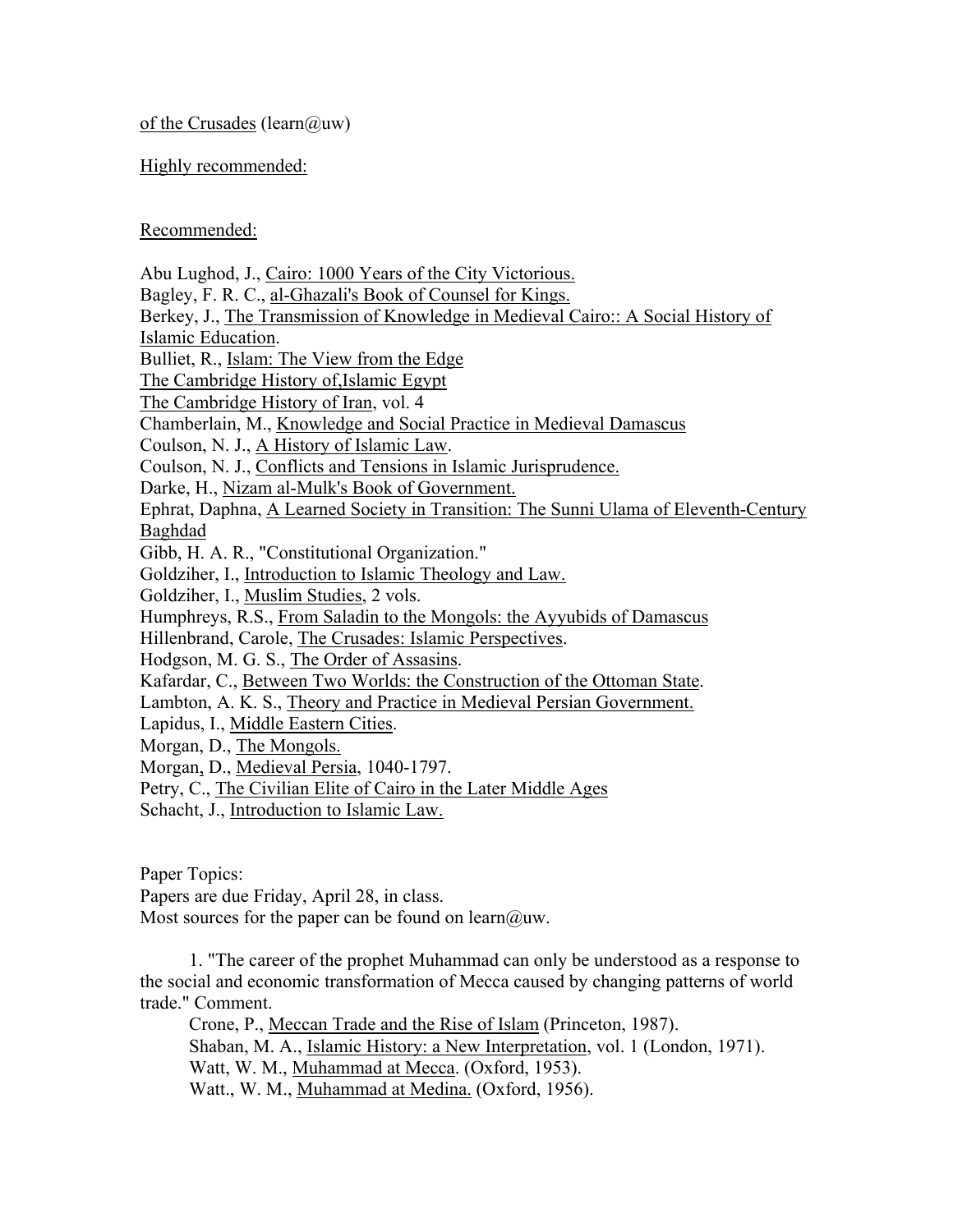2. Ibn Khaldun was the first scholar to suggest that interactions among pastoralists, city people, and agriculturalists shaped the central dynamic in Middle Eastern state formation, in other words that political history cannot be understood without reference to human ecology. How has Ibn Khaldun influenced recent historians of the pre-modern Middle East?

Ibn Khaldun, al-Muqaddima, F. Rosenthal trans. (various editions since 1958). Hodgson, M. G. S., The Venture of Islam, vols 1 and 2 (Chicago, 1977).

Chamberlain, M., "Military Patronage States and the Political Economy of the Frontier, 1000-1255", in Y. Choueiri ed., Blackwell Companion to the History of the Middle East (Oxford, 2005), pp. 135-154.

3. "The Arab conquests wrought a revolutionary transformation of the social, political, cultural, and economic structures of the ancient Middle East." Do you agree or disagree?

Morony, M., Iraq after the Muslim Conquests (Princeton, 1983). Grabar, O., The Formation of Islamic Art (New Haven, 1973). Fowden, Garth, Empire to Commonwealth: Consequences of Monotheism in Late Antiquity (Princeton, 1993),

4. "As the Arabs conquered the settled peoples of the Middle East, they were in turn conquered by them." Comment.

Morony, M., Iraq after the Muslim Conquest (Princeton, 1983).

Grabar, O., The Formation of Islamic Art. (New Haven, 1973).

Dennett, D. B., Conversion and the Poll-Tax in Early Islam. (Cambridge, MA, 1950).

5. How did the military elites who dominated the Middle East in the Middle Period exploit the societies they ruled? Were states administered by formal bureaucratic structures and hierarchies? If not, what accounts for the success of ruling groups in administering large and complex societies over time?

Lapidus, I., Muslim Cities in the Later Middle Ages (Cambridge, MA, 1967). Mottahedeh, R., Loyalty and Leadership in an Early Islamic Society (Princeton, 1980).

 Chamberlain, M, Knowledge and Social Practice in Medieval Damascus, 1190-1350 (Cambridge, UK, 1994).

6. "Medieval Muslim cities were not governed by city councils or bureaucratic administrations. Civilian elites had none of the landholdings, charters, or military training that guaranteed the autonomy of urban notables elsewhere. Artisans and craftsmen were without guilds or trade organizations to defend their interests." How did these societies hold together as complex human communities?

Bulliet, R., The Patricians of Nishapur (Cambridge, MA, 1972).

Lapidus, I., Muslim Cities in the Later Middle Ages (Cambridge, MA, 1967). Mottahedeh, Roy, Loyalty and Leadership in an Early Islamic Society (Princeton, 1980)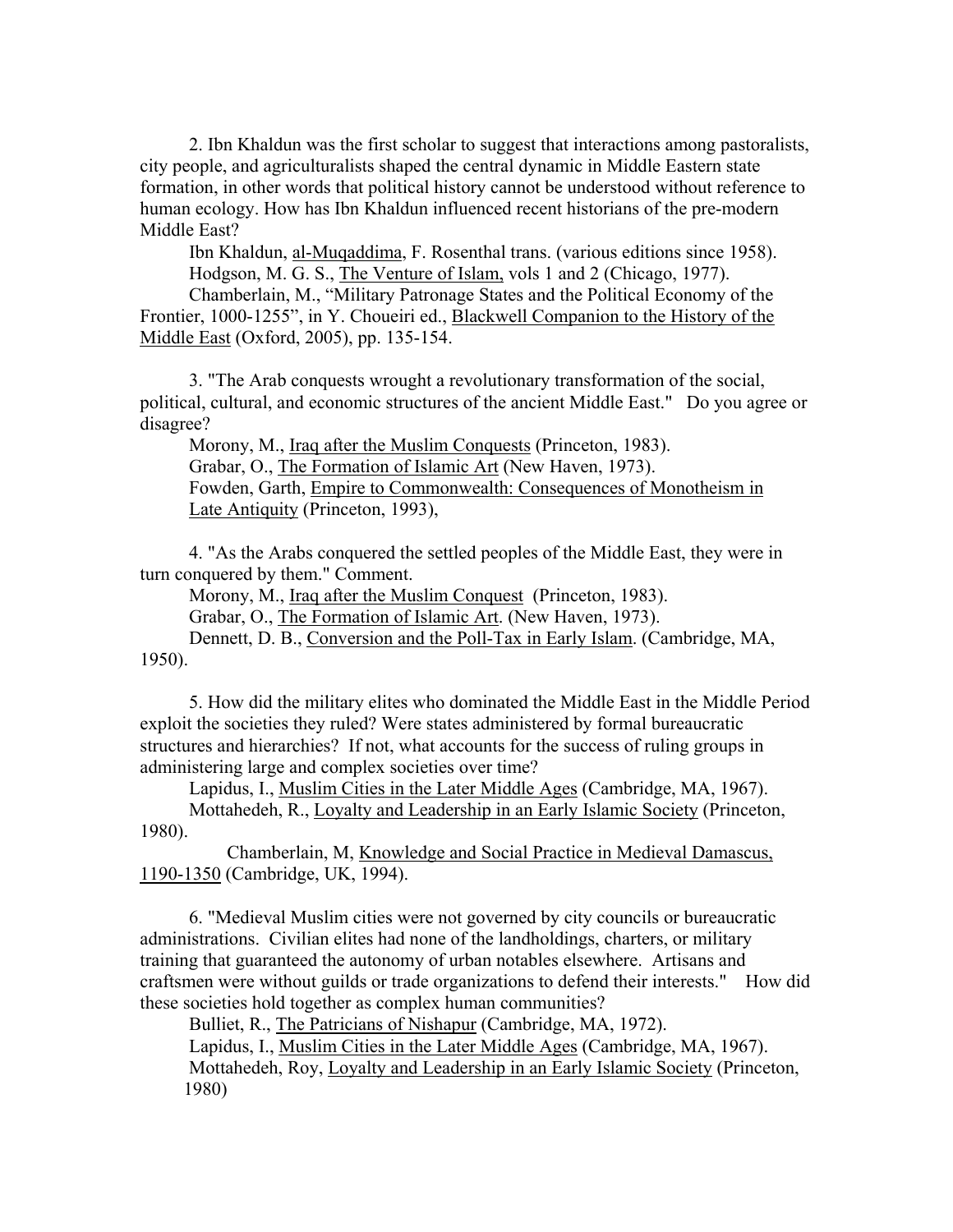Chamberlain, Knowledge and Social Practice in Medievel Damascus, 1190-1350 (Cambridge, UK, 1994)

8. To what extent was the Jewish community of Cairo culturally, politically, and economically integrated into the larger society of Egypt? To what extent can the welldocumented social and economic life of this community be taken as representative of Egyptian society at large.

Goitein, S. D., A Mediterranean Society: the Jewish Communities of the Arab World as Portrayed in the Documents of the Cairo Geniza, 4 vols and index., (Berkeley, 1967-78).

Cohen, Mark, Under Crescent and Cross: The Jews in the Middle Ages (Princeton, 1994)

9. Military Slavery: The phenomenon of military slavery became nearly universal from Egypt to Central Asia in the medieval period. Many Europeans were shocked at the thought that the roles held by kings, nobility, and aristocracy were held by soldiers of such humble beginnings. What accounted for this phenomenon? Why did it become so widespread? Is it possible to speak of a "classic mamluk system" as some scholars have?

Ayalon,D., Eunuchs, Caliphs, and Sultans,

Levanoni, Pipes,

 10. Eunuchs: I the medieval Islamic world eunuchs played many different roles and could enjoy high status. Why did important institutions employ eunuchs in positions of high responsibility? Marmon, Ayalon, Patterson.

Resources in English:

### Library and Research Resources: HYPERLINK http://www.library.wisc.edu/guides/MidEast w ww.libra ry.wisc.edu/guides/MidEast Middle East Studies Program: www.mesp.wisc.edu

I. General:

Encyclopedia of Islam. The major reference work for the field. Thousands of entries with bibliographies. The first edition, 4 vols and supplement, Leiden 1913-1942, is complete but dated. The second edition, Leiden, published beginning in1954-, has finally neared completion Entries are alphabetical, most under their Arabic, Turkish, or Persian word, so if you are looking for Cairo you will be directed to al-Qahira. Ignore the Arabic definite article al-.

Cahen, C., Sauvaget's Introduction to the History of the Muslim East A useful guide to the literature, methods, and materials of the field.

The Cambridge History of Iran, IV, The Period from the Arab Invasions to the Saljuks, R. N. Frye ed. (Cambridge, 1975);

The Cambridge History of Iran, V, The Saljuk and Mongol Periods, J. A. Boyle ed.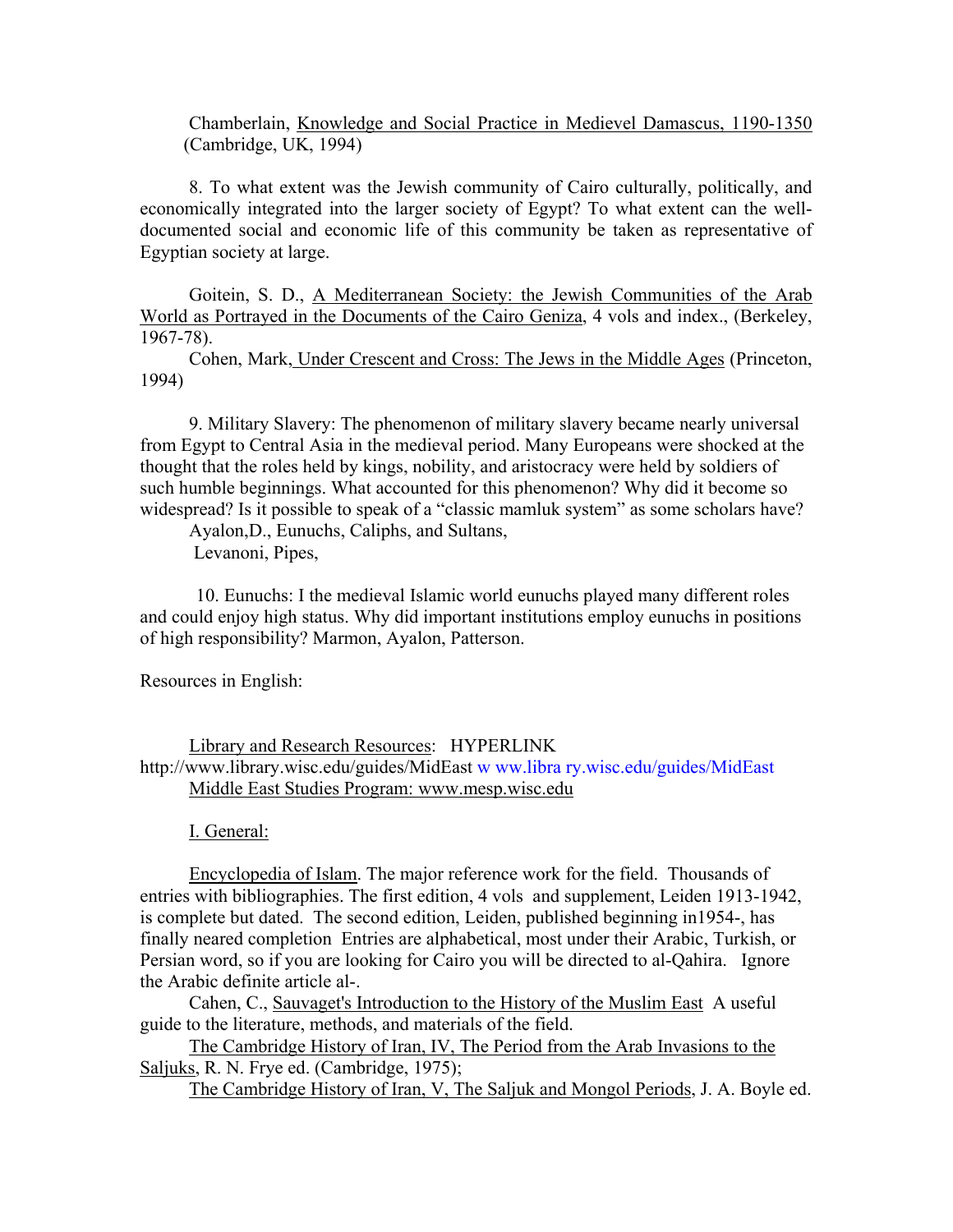(Cambridge, 1968)

The Cambridge History of Islam, vol. 1, P. Holt, A. Lambton, and B. Lewis eds. (Cambridge, 1970)

Eickleman, D., The Middle East: an Anthropological Approach (Englewood Cliffs, 1981).

Humphreys, R.S., Islamic History: a Framework for Inquiry (Princeton, 1991). Kennedy, H., The Prophet and the Age of the Caliphates: the Islamic Near East from the Sixth to the Eleventh Century (London, 1986).

Pitcher, D. E., An Historical Geography of the Ottoman Empire (Leiden, 1972). Robinson, Francis, Atlas of the Islamic World since 1500 (Oxford, 1982). Roolvink, R., Historical Atlas of the Muslim Peoples (Amsterdam, 1957).

II. Economic History.

Pirenne, H., Muhammad and Charlemagne (New York, 1958). Havighurst, The Pirenne Thesis, 3rd. ed. (Lexington, MA, 1976). Byrne, E. H., Genoese Shipping in the Twelfth and Thirteenth Centuries

(Cambridge, MA, 1930).

Udovitch, A., ed., The Islamic Middle East: 700-1900: Studies in Economic and Social History (Princeton, 1981).

Ashtor, E., A Social and Economic History of the Near East (London, 1976).

Richards, D. S., Islam and the Trade of Asia (Oxford, 1970).

Watson, A. M., Agricultural Innovation in the Early Islamic World: The Diffusion of Crops and Farming Techniques, 700-1100 (Cambridge, Cambridgeshire, 1983).

Bulliet, R., The Camel and the Wheel (Cambridge, MA, 1975).

III. The Prophet Muhammad and Late Antique and Early Islamic Arabia

Andrae, Muhammad: the Man and his Faith, T. Menzel trans. (London, 1956).

Armstrong, K., Muhammad: a Biography of the Prophet (New York, 1992).

Ataya, A. S., A History of Eastern Christianity (London, 1968).

Bagnall, Roger S., Egypt in Late Antiquity (Princeton, 1993).

Bell, R., An Introduction to the Qur'an (Edinburgh, 1953).

Bell, R., The Origins of Islam in its Christian Environment (London, 1968)

Brown, P., "Late Antiquity and Islam: Parallels and Contrasts," in B. Metcalf ed.,

Moral Conduct and Authority: the Place of Adab in South Asian Islam (Berkeley and Los Angeles, 1984).

Brown, P., Religion and Society in the Age of Saint Augustine (New York, 1972).

Brown, P., Society and the Holy in Late Antiquity (Berkeley, 1982).

Brown, P., The World of Late Antiquity (London, 1971).

Burton, J., The Collection of the Qur'ân (Cambridge, Cambridgeshire, 1977).

Cook, M., Muhammad (Oxford, 1983).

Crone, P., Meccan Trade and the Rise of Islam (Princeton, 1987).

Fowden, Garth, Empire to Commonwealth: Consequences of Monotheism in Late Antiquity (Princeton, 1993), 12-36, 138-75

Hawting, G.R., The idal of Idolatry and the Formation of Islam: from Polemic to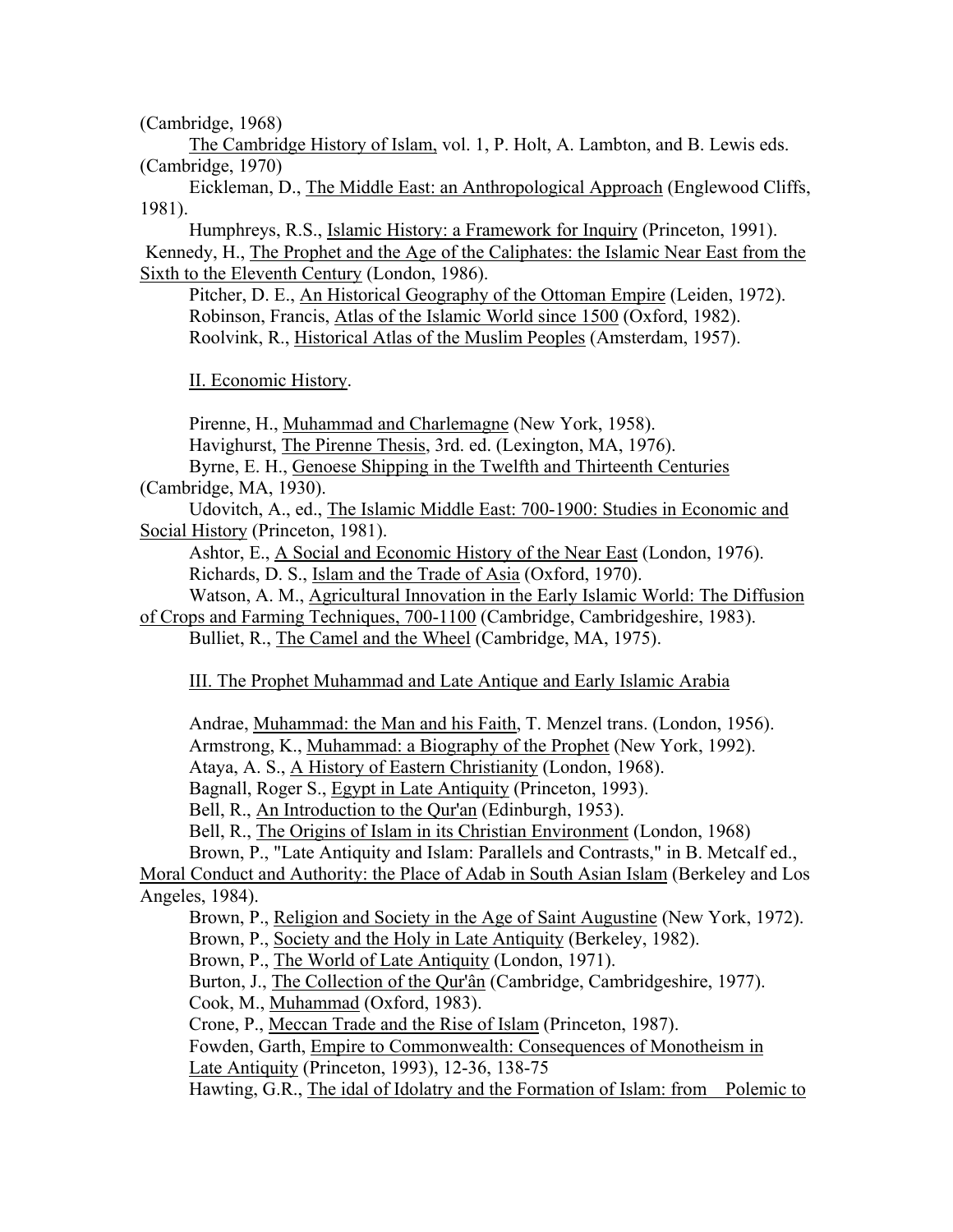History (Cambridge, 1999). Hawting, G.R., Approaches to the Qur'an (London, 1993).

Hoyland, R.G., Arabia and the Arabs from the Bronze age to the Coming of Islam (London, 2001)

Izutsu, T., Ethico-Religious Concepts in the Quran (Montreal, 1966).

Shahid, I., Rome and the Arabs (Washington, 1984).

Trimingham, J., Christianity and the Arabs in Pre-Islamic Times, 243-286.

van Ess, J., and Wansbrough, J., book reviews in Bulletin of the School of Oriental and African Studies 43 (1980).

IV. The Arab Conquests and the Conquest State.

al-Baladhurî, The Origins of the Islamic State , P. Hitti and E. C. Murgotten trans., 2 vols., (New York, 1916, 1924).

Donner, F., The Early Islamic Conquests (Princeton, 1981)

Donner, F., "The Formation of the Islamic State," Journal of the American Oriental Society, 106 (1986), pp. 283-296.

Donner, F., Narratives of Islamic Origins.(Princeton, 1998).

Kaegi, W, Byzantium and the Early Isllamic Conquests (Cambridge, 1992),

Lapidus, I., "The Arab Conquests and the Formation of Islamic Society," in

G.H.A. Juynboll ed., Studies on the First Century of Islamic Society (Carbondale, Ill.) Shoufany, E., al-Riddah and the Muslim Conquest of Arabia (Toronto, 1972). Shaban, M. A., Islamic History: a New Interpretation, vol. 1 (London, 1971). Madelung, W., The Succession to Muhammad: A Study of the Early Caliphate

## (Cambridge, 1997).

Morony, M., *Iraq after the Muslim Conquest* (Princeton, 1983).

Pederson, E. L., `Ali and Mu'awiya in Early Arabic Tradition (Copenhagen, 1984).

V. The Umayyads and Umayyad Opposition Movements.

Because of the unreliability of the written sources for this period, many of the best studies on the Umayyad period are treatments of non-narrative evidence, such as law, dogma, art, and architecture.

Beeston, A. F. L., et al., Arab Literature to the End of the Umayyad Period (Cambridge, 1983).

Cook, M., Early Muslim Dogma: a Source-Critical Study (Cambridge, 1981).

Coolson, N.J., A History of Islamic Law (Edinburgh, 1964).

Cresswell, K. A. C., Early Muslim Architecture (Oxford, 1969).

Crone, P., and Hinds, M., God's Caliph: Religious Authority in the First Centuries of Islam (Cambridge, Cambridgeshire, 1986).

Crone, P., Slaves on Horseback (Cambridge, 1980).

Dennet, D. B., Conversion and the Poll-Tax in Early Islam (Cambridge, Mass, 1950).

Ettinghausen, R., From Byzantium to Sasanian Iran and the Islamic World: Three Modes of Artistic Influences (Leiden, 1972).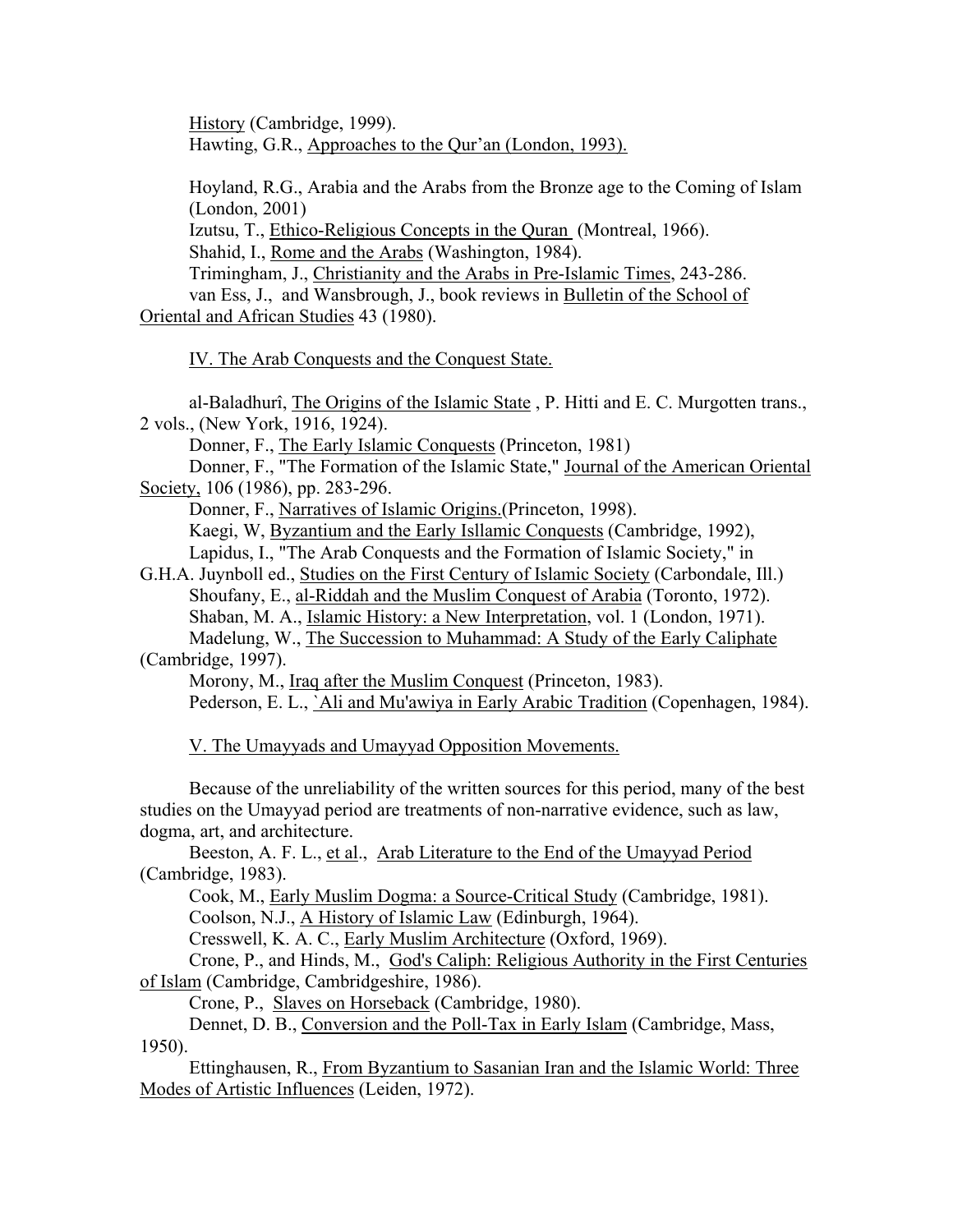Goldziher, I., Introduction to Islamic Theology and Law, A. Hamori and R. Hamori trans. (Princeton, 1980).

Grabar, O., "Islamic Art and Byzantium," Dumbarton Oaks Papers 18 (1964): 113- 32.

Grabar, O., Studies in Medieval Islamic Art (London, 1972).

Grabar, O., "The Umayyad Dome of the Rock," Ars Orientalis 3 (1959): 33-62.

Grabar, O., "Umayyad Palaces and the Abbasid Revolution," Studia Islamica 18 (1963): 5-18.

Grabar, Oleg, and Ettinghausen, Richard, The Art and Architecture of Islam, 650- 1250 (Penguin, 1987).

Grabar, Oleg, The Formation of Islamic Art (New Haven, 1973).

Hawting, G. R., The First Dynasty of Islam: the Umayyad Caliphate AD 661-750 (Carbondale, IL, 1987).

Juynboll, G. H. A., Studies on the First Century of Islamic Society (Carbondale, 1982)

Kennedy, H., The Prophet and the Age of the Caliphs: the Islamic Near East from the Sixth to the Eleventh Century (London, 1986).

Sharon, M., Black Banners from the East (Jerusalem, 1983). Wellhausen, J., The Arab Kingdon and Its Fall (Calcutta, 1927).

Wellhausen, J., The Religio-Political Factions in Early Islam (Amsterdam, 1975).

VI. `Abbâsid Empire

Bowen, H., The Life and Times of `Alî Ibn `Isâ, the Good Wazir (Cambridge, 1928).

Daniel, E. L., The Political and Social History of Khurasan under `Abbasid Rule (Minneapolis and Chicago, 1979).

Kennedy, H., The Early `Abbasid Caliphate: a Political History (London, 1981).

Lapidus, I. M., "The Evolution of Muslim Urban Society," in Comparative Studies in Society and History, XV (1973).

Lapidus, I., "The Separation of State and Religion," International Journal of Middle East Studies, iv, (1975).

Lassner, J., The Topography of Baghdad in the Early Middle Ages (Detroit, 1970). Lassner, J., The Shaping of `Abbasid Rule (Princeton, 1980).

Melchert, C., The Formation of the Sunni Schools of Law,  $9<sup>th</sup>$  and  $10<sup>th</sup>$  Centuries C.E. (Leiden, 1997).

Omar, F., The `Abbasid Caliphate (Baghdad, 1969).

Schacht, J., The Origins of Muhammadan Jurisprudence (Oxford, 1953).

Shaban, M. A., The `Abbasid Revolution (Cambridge, 1970).

Zaman, M.Q., Religion and Politics under the Early `Abbasids: the Emergence of the Proto-Sunni Elite (Leiden, 1997).

VII. Middle Period Politics, Society, Culture.